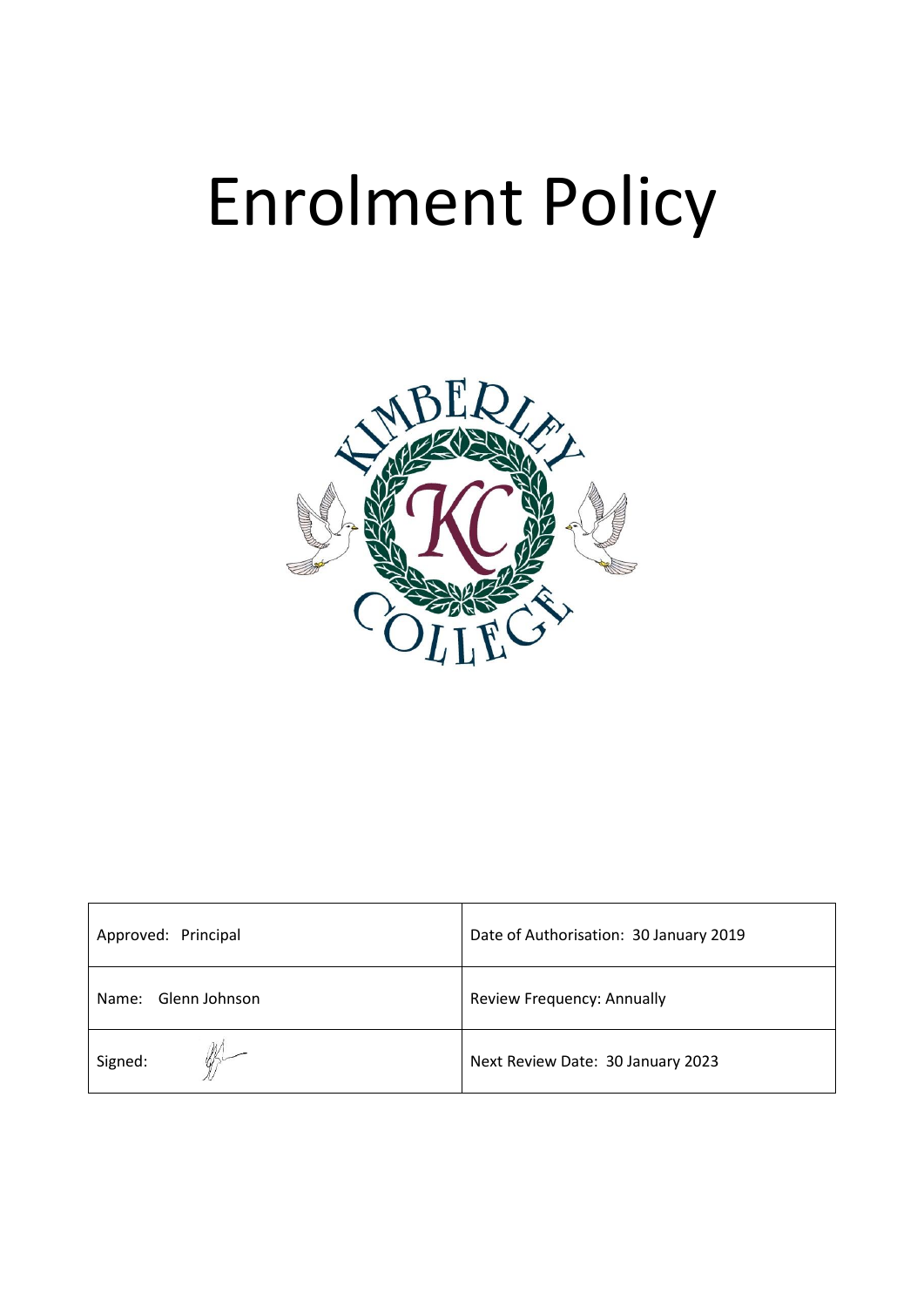

## **1. Purpose**

The purpose of this policy is to guide and implement a step-by-step application and enrolment process which provides a transparent and consistent reference point to both parents seeking enrolment at Kimberley College and those staff responsible for managing enrolments and facilitating consistency of approach and process.

# **2. Scope**

This policy applies to all staff involved in the operation, supervision, management and administration of College enrolments.

### **3. Policy Statement**

The Enrolment process is designed to:

- be fair and equitable to all prospective parents.
- ensure all applications are assessed against criteria, which is informed by the college's ethos.
- ensure a just and equitable use of resources for the best interests of its current and future community always being conscious of the wider community.
- meet funding and legislative requirements.
- develop a College community whose student population aims to benefit from the educational offerings of Kimberley College.

#### **Founding Principles**

Kimberley College is founded on a strong belief in fairness, and the College's Enrolment Policy supports this.

#### **Governance**

The governing body of the College, the Kimberley College Board, is responsible for ensuring that this policy is developed, complied with and reviewed as appropriate; and for approving the College fee structure annually.

The Principal has delegated responsibility for ensuring that all prospective applicants are assessed against the College's criteria, which reflects the ethos of Kimberley College and the diversity of the community; ensuring the enrolment process is documented and published to the College's current and wider community; ensuring all persons involved in the enrolment process are trained to be conversant with the Enrolment Policy, maintaining relevant documentation and adhering to privacy laws; maintaining a waiting list and making all offers of places.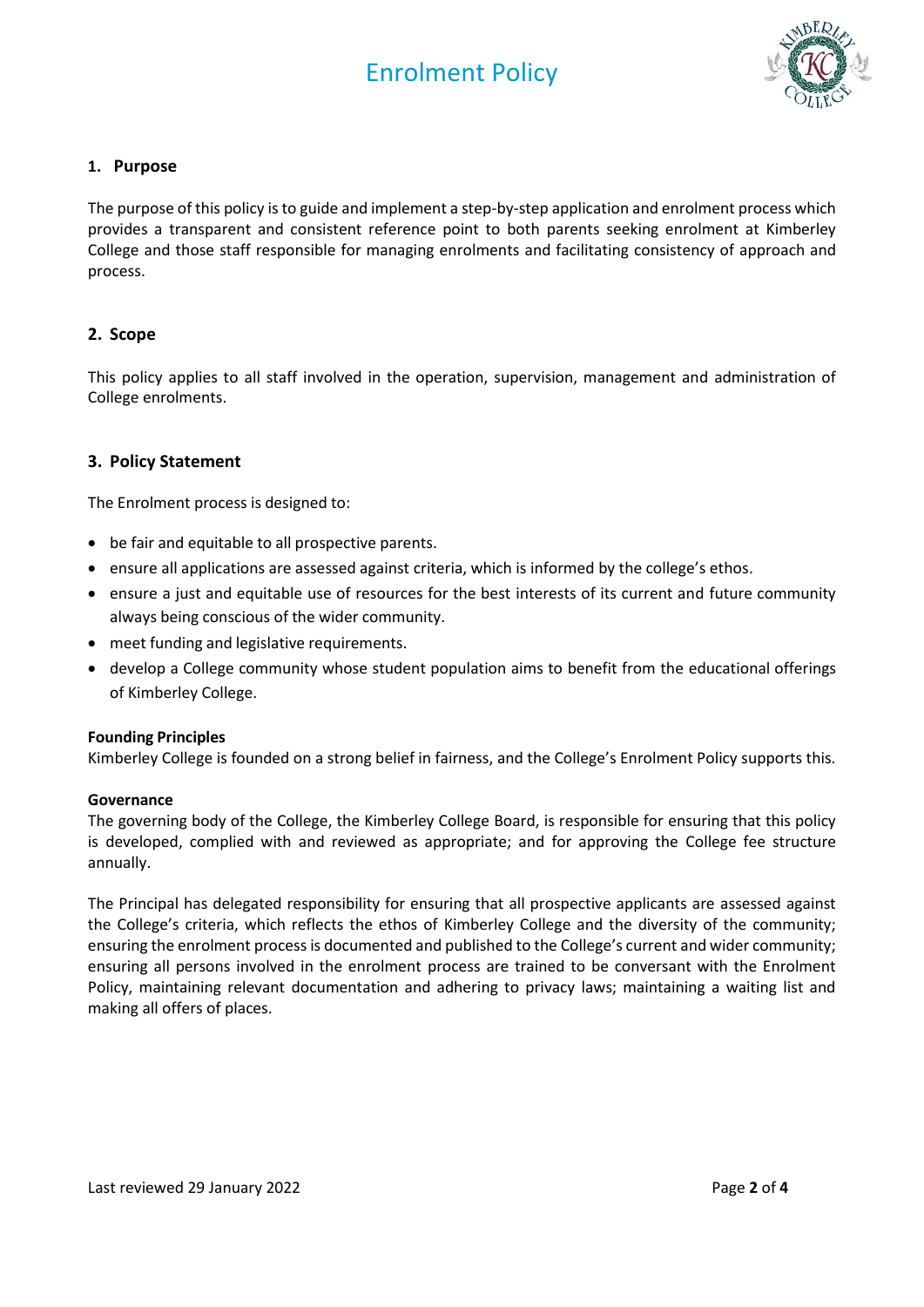# Enrolment Policy



#### **Enrolment Process**

The following steps are taken by the College to enrol a student:

- Online application
- Interview
- The offer

Procedures in relation to these steps are maintained by the Registrar and reviewed annually by management to ensure compliance with changes in legislation and College requirements.

Fees will be paid at the nominated steps, which is documented in the College's enrolment procedures.

The Principal has an overriding discretion to accept, reject or cancel enrolment or vary the requirements of enrolments, fees or refunds.

#### **Guiding Principles**

All applications are considered in accordance with the following principles:

- In the determination of enrolment offers, preference will generally be given to students in the following priority order:
	- o Siblings of current students;
	- o Siblings of past students;
	- o Children of past students;
- In the determination of enrolment offers, particularly where applications exceed places the following factors will be considered:
	- $\circ$  the College's ability to cater for the specific talents and needs of each person;
	- $\circ$  the ability of the prospective student to benefit from the educational offering of Kimberley College and contribute to, and be involved positively in, the College community.
	- $\circ$  the provision of all academic and relevant specialist reports, test results and requested aptitudinal information which the College requires to make an informed decision when offering a place.
	- o The student's past behaviour and commitment at school;
- Date of receipt of applications may be used if all other priorities and factors prove equal. Neither acceptance of a completed application form, nor receipt of the related application fee, guarantees an interview or a place.

Students and parents/guardians are required to abide by and support the College's terms and conditions as outlined in the College's enrolment application and agreement.

Enrolment fees will be reviewed annually by the Board as part of the budget and 10 year financial forecast.